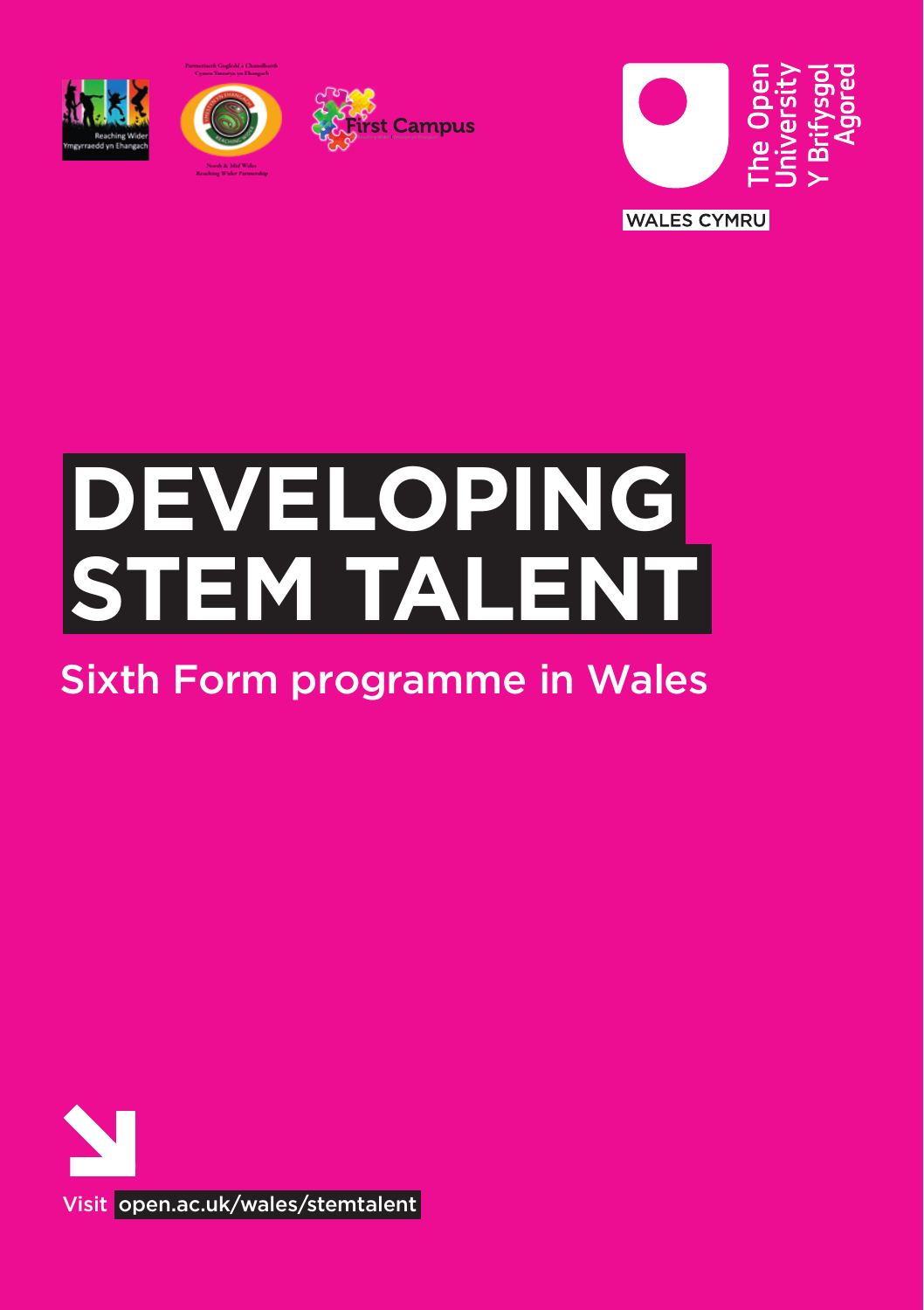



## **THE OPEN UNIVERSITY IN WALES 'STEM TALENT' PROGRAMME**

If you are interested in studying a STEM subject at university, studying an Open University science, technology, engineering or mathematics module during your sixth form studies can be of real benefit.

- **-** It will help develop your knowledge of what it's like to study at university
- **-** Improve your ability in the subject
- **-** Help you achieve greater exam success
- **-** Evidence your strengths and aptitude on UCAS applications
- **-** You will stand out when applying for competitive university courses.

Through the STEM Talent programme, motivated and able Sixth Form students can study a range of university level modules alongside their AS or A2 studies.

Plus, as part of this programme, The Open University in Wales are offering students from under-represented groups a bursary to study one of these courses for free.

### HOW TO APPLY

For The Open University STEM talent programme, you must apply through your sixth form lead or college tutor to the Reaching Wider Partnership for your area:

**South West Wales Reaching Wider Partnership** reachingwider@swansea.ac.uk 01792 602128

**First Campus, South East Wales Reaching Wider Partnership** firstcampus@southwales.ac.uk 01443 482550

**North & Mid Wales Reaching Wider Partnership** h.p.thomas@reachingwider.ac.uk 01248 383883

The Reaching Wider teams will then talk you through the application and registration process.

For courses starting October 2018, you will need to apply to your Reaching Wider Partnership by 10 September 2018.